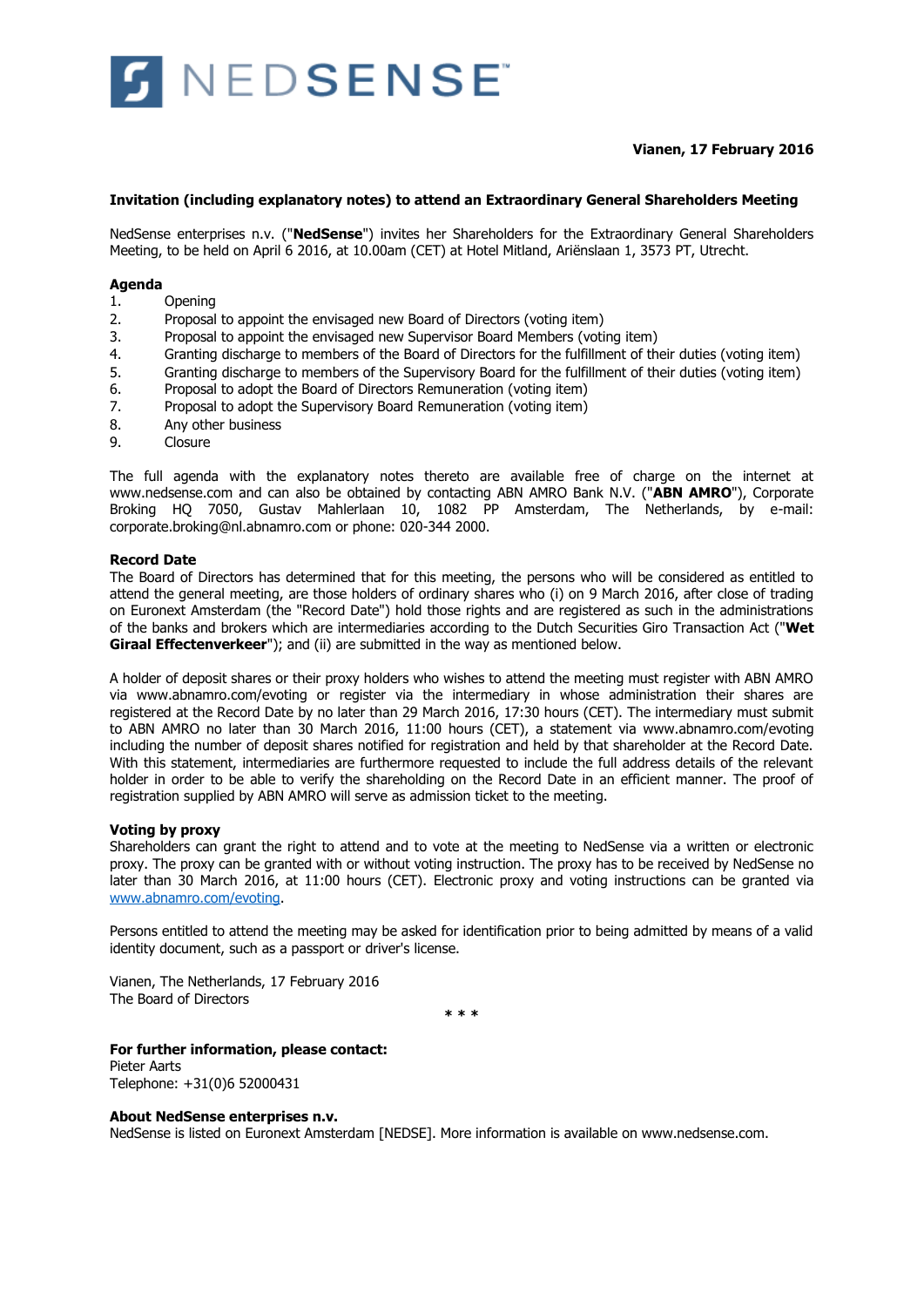

#### **Explanatory notes to the Agenda**

#### **Item 2 (voting item)**

It is proposed to the Extraordinary General Meeting to appoint Peter Paul de Vries as the new member of the Board of Directors, whereby it is envisaged that he shall be the Chairman of the Board of Directors. Please see Annex I for information in respect of Peter Paul de Vries as required under article 142 (3) of Book 2 of the Dutch Civil Code.

### **Item 3 (voting item)**

It is proposed to the Extraordinary General Meeting to appoint Gerben Hettinga and Derek van Dam as the new members of the Supervisory Board, whereby it is envisaged that Gerben Hettinga shall be the Chairman of the Supervisory Board. Please see Annex II for information in respect of Gerben Hettinga and Derek van Dam as required under article 142 (3) of Book 2 of the Dutch Civil Code.

### **Item 4 (voting item)**

It is proposed to the Extraordinary General Meeting to grant each member of the Board of Directors full discharge (decharge) from liability for the fulfillment of his duties during 2015 and the period between 1 January 2016 and the day of completion of the sale of the Loft business. Under Dutch law the discharge only covers the fulfillment of the duties of each member of the Board of Directors to the extent that such fulfillment is apparent or has been otherwise disclosed to the General Meeting before the resolution is adopted.

### **Item 5 (voting item)**

It is proposed to the Extraordinary General Meeting to grant each member of the Supervisory Board full discharge (decharge) from liability for the fulfillment of his duties during 2015 and the period between 1 January 2016 and 6 April 2016. Under Dutch law the discharge only covers the fulfillment of the duties of each member of the Board of Directors to the extent that such fulfillment is apparent or has been otherwise disclosed to the General Meeting before the resolution is adopted.

#### **Item 6 (voting item)**

It is proposed to the Extraordinary General Meeting to adopt the remuneration for Peter Paul de Vries as follows:

Peter Paul de Vries; in his capacity as Chairman of the Board of Directors, receives a remuneration package, including an annual fee of EUR 15.000.- and disbursements of out-of-pocket expenses.

#### **Item 7 (voting item)**

It is proposed to the Extraordinary General Meeting to adopt the remuneration for each of Gerben Hettinga and Derek van Dam as follows:

Gerben Hettinga; in his capacity as Chairman of the Supervisory Board, receives a remuneration package, including an annual fee of EUR 12.000.- and disbursements of out-of-pocket expenses, consistent with past practice of the Company.

Derek van Dam; in his capacity as Member of the Supervisory Board, receives a remuneration package, including an annual fee of EUR 10.000.- and disbursements of out-of-pocket expenses, consistent with past practice of the Company.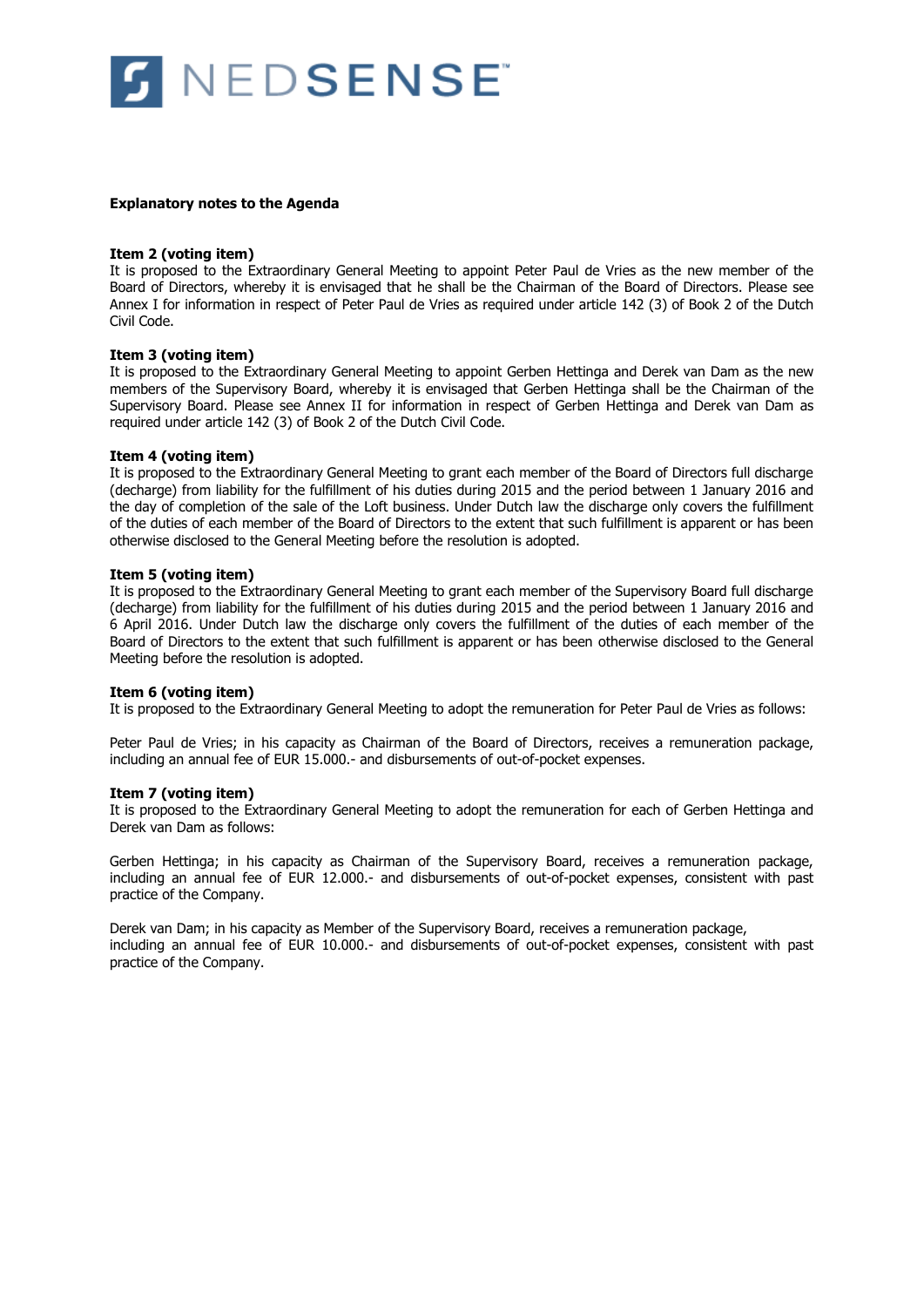

## **Annex I Information required under article 142 (3) of Book 2 of the Dutch Civil Code**

### Name: **Peter Paul de Vries**

Year of birth: 1967 Current position(s): CEO of Value8, CEO of Sucraf Nationality: Dutch NedSense shares: none

(Supervisory) directorships and other positions: Board Member: SnowWorld, Euronext Amsterdam, IEX Group